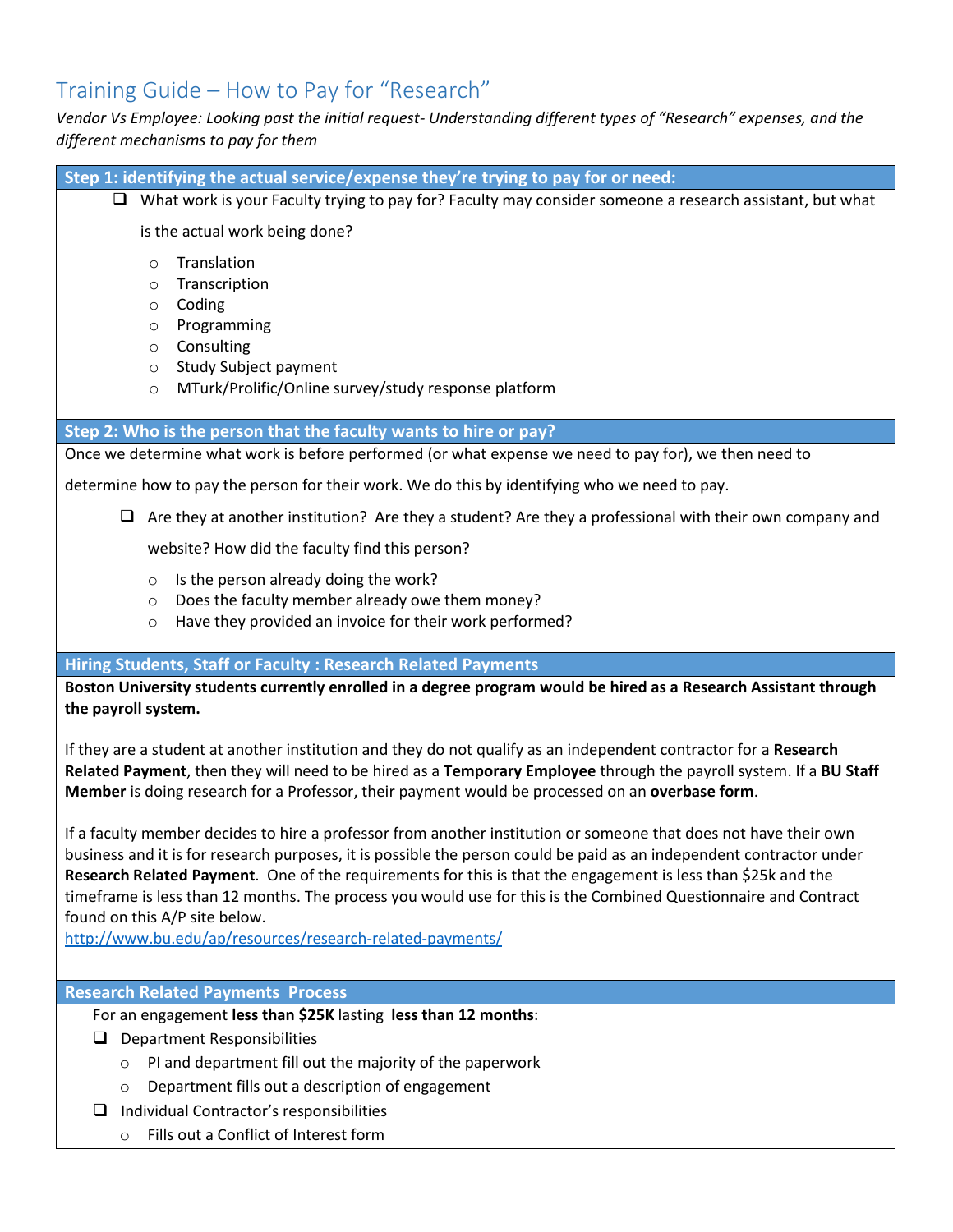- o Questionnaire to be filled out by the contractor to see if they are classified by the University as an employee or independent contractor
- $\Box$  Accounts Payable's role
	- o Review the questionnaire
	- $\circ$  To determine whether the individual should be paid as an independent contractor or employee following IRS guidelines

Using this process, the PI and department fill out the majority of the paperwork. The department filling out a description of engagement and contractor fills out a conflict of interest and brief questionnaire to see if they are classified by the University-an employee or independent contractor. This follows IRS guidelines and Accounts Payable makes the decision on how to proceed. The questionnaire for this process is less invasive than the questionnaire used for new vendors that require a shopping cart.

After the form is filled out, it is sent to Accounts Payable to determine how the individual will be paid. **If the person is deemed as an independent contractor**, Accounts Payable will reach out to let you know it has been approved and you would fill out a **disbursement form,** attaching all the documentation in order for the individual to get paid.

If the engagement **is longer than 12 months or in excess of \$25K**, the department should **initiate a shopping cart** and follow the same process for a new vendor. A/P sends out a questionnaire to the vendor to determine whether they should be paid as an independent contractor or employee. If they are deemed an independent contractor they would follow the process toward becoming a registered vendor and work with the University systems. Once registered, they can submit invoices. <http://www.bu.edu/ap/resources/research-related-payments/>

## **Employees vs Contractors (Registered Vendors or Individuals Consulting on Research)**

What are the differences, how to choose (if the faculty has not already decided)

# Advantages of using an **employee**

- $\circ$  you have more behavioral control, financial control, and throughout the process and you can give feedback
- $\circ$  You have insight into how the work is being performed and how the product or project is progressing
- $\circ$  It may save on cost depending on the nature of the work (if you need revisions- that may be billable for a vendor, vs an employee where you can guide the direction of the work since you're involved in the process)
- A few advantages of working with a **Contractor** (anyone external to the University –aka not an employee)
	- o Hands off Process: You provide your expectations and they deliver; they will most likely have a contract in place, and they produce a product.
	- $\circ$  Their expertise may allow them to finish the project in less time and a produce a more professional product

Depending on perspective that may be considered a disadvantage of using a contractor: you have very little control over the final product-and you typically do not see the finished product till the end. A consultant would most likely have an hourly rate and could be more costly than using an internal employee. For example with a research assistant, you would have an ongoing relationship (likely over course of semester) with a lower hourly rate.